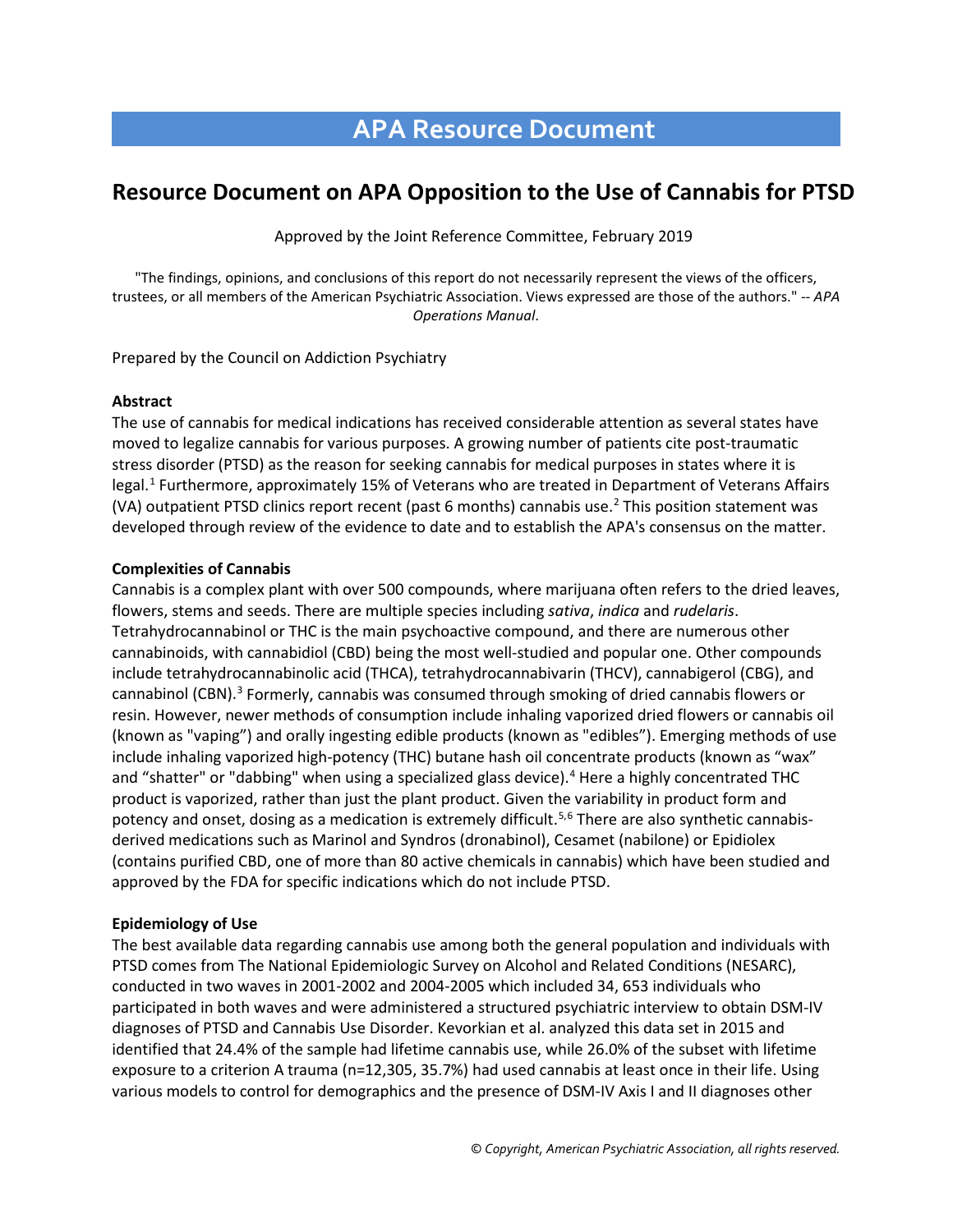than PTSD and cannabis use disorder, a modest increased odds of life time cannabis use was demonstrated (OR=0.997) in individuals with a history of PTSD. In a similar model only controlling for DSM-IV Axis-I diagnoses, individuals with a history of PTSD had a slightly higher odds of lifetime cannabis use disorder (OR=1.21[7](#page-3-6)).<sup>7</sup>

### **Summary of Studies**

As of yet, there are no published high quality, randomized, controlled studies evaluating the effects of botanical cannabis or synthetic, pharmaceutical cannabinoids on PTSD outcomes.

In regard to synthetic, pharmaceutical cannabinoids, one small (n=10) open-label, pilot study assessed the effects of low dose (5 mg bid) pharmaceutical THC (dronabinol) on PTSD.<sup>[8](#page-4-0)</sup> All participants were stable on other psychopharmacological treatments, including 80% on benzodiazepines, which are not an evidence-based, recommended treatment for PTSD. Significant improvement in self-reported nightmares and sleep quality and objectively determined arousal (but not intrusion or avoidance) symptoms were observed. However, absence of a control group and the use of other medications preclude any certain conclusions about efficacy of THC for treatment of PTSD.

Three Canadian studies evaluated nabilone (schedule II in the U.S.), for management of PTSD symptoms. Individuals with PTSD who had nightmares unresponsive to other medications (N=47) were placed on nabilone 0.5 to 6.0 mg nightly in an uncontrolled open-label design. Seventy-two percent had a reduction in or elimination of nightmares, but 28% stopped nabilone because of adverse effects.<sup>[9](#page-4-1)</sup> In another uncontrolled, retrospective study the effects of daily 0.5 to 6.0 mg nabilone on insomnia and PTSD were examined among incarcerated males simultaneously being treated with other medications and psychotherapy. Self-reported improvements in sleep, frequency of nightmares, and overall PTSD symptoms were observed, with 9.6% discontinuing nabilone because of adverse effects. Given the methodologic weaknesses of these two investigations, little can be concluded about any benefits of nabilone for PTSD. A small randomized, placebo-controlled cross-over study among male Canadian military personnel ( $N = 10$ ) was conducted with nabilone 0.5 to 3 mg daily or placebo for 7 weeks, followed by a 2-week washout period and 7 weeks of the cross-over treatment.<sup>[10](#page-4-2)</sup> When on nabilone compared to placebo, participants did show significant improvement in nightmares suggesting that nabilone may warrant further investigation as a PTSD treatment.

Three observational studies have looked at the association between cannabis use and PTSD symptoms in cohorts of veterans treated in the Veterans Health Administration. A cross sectional analysis examined veterans with PTSD ( $N = 700$ ) who did and did not use cannabis. Cannabis use was not associated with fewer PTSD symptoms.<sup>[11](#page-4-3)</sup> However the cannabis users were significantly more likely to experience suicidal ideation and reported significantly more alcohol use (reporting on average approximately 6 alcoholic drinks per week compared to approximately 3 drinks per week in the comparison sample). A longitudinal observational study of veterans receiving residential PTSD care (N = 2,276) found that initiation of cannabis use following treatment discharge was associated with worse PTSD symptoms, alcohol use, and violent behavior, whereas discontinuing cannabis use during residential treatment was associated with improvement in PTSD symptoms.<sup>[12](#page-4-4)</sup> A third study among veterans (N=94) indicated that a history of heavy cannabis use prior to entering a residential program requiring cannabis abstinence was associated with poorer PTSD outcomes compared to nonusers.<sup>[13](#page-4-5)</sup>

In a randomized, controlled trial of prolonged exposure versus sertraline for PTSD, recent cannabis use and lifetime history of cannabis use disorder predicted treatment dropout. Recent cannabis use predicted poorer adherence to prolonged exposure but not to sertraline. Recent cannabis use did not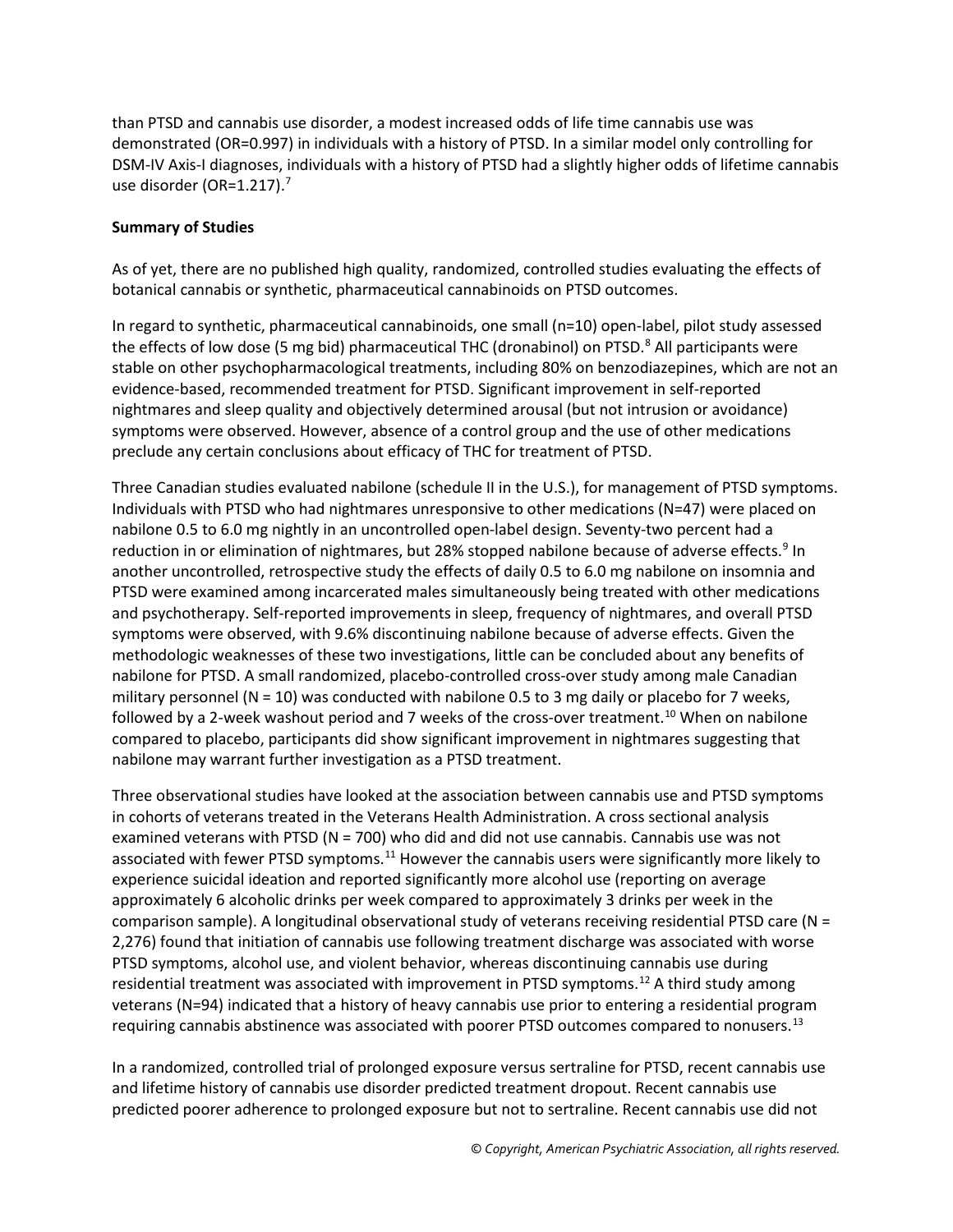predict post-treatment or 6-month follow-up outcomes, but cannabis use disorder did predict worse post-treatment PTSD outcomes, although no differences were discerned at 6 month follow-up between those with and without this disorder. [14](#page-4-6)

In an ecological momentary assessment study of individuals with PTSD symptomatology (but not necessarily PTSD diagnosis), participants with hyperarousal symptoms used cannabis in response to heightened anxiety, and cannabis use reduced anxiety. Participants with avoidance symptoms used cannabis in response to heightened anxiety, but cannabis use did not reduce anxiety. [15](#page-4-7)

In summary, the extant literature contains very preliminary, methodologically weak evidence that synthetic, pharmaceutical cannabinoids could provide benefit for patients with PTSD, and further rigorous study is warranted. At present, no data support the use of botanical cannabis as a PTSD treatment, and, if anything suggest that individuals with PTSD who use cannabis have more severe PTSD and possibly worse outcomes than individuals who do not use cannabis. More compelling knowledge may be gained from a randomized, controlled, blinded, crossover trial now underway which will test four types of smoked cannabis as a treatment for PTSD: High THC cannabis, high CBD cannabis, high THC and CBD cannabis, and placebo cannabis.<sup>[16](#page-4-8)</sup>

#### **Other Consensus Statements and Reviews**

The Health Services Research & Development Service within the Department of Veterans Affairs conducted a recent Systematic Review on this topic.<sup>[17](#page-4-9)</sup> They found insufficient evidence examining the effects of cannabis in patients with PTSD. The Canadian Agency for Drugs and Technologies in Health reviewed "Medical Marijuana for Post-Traumatic Stress Disorder"[18](#page-4-10) as well and cite one systematic review.<sup>[19](#page-4-11)</sup> That review notes that there are no studies of cannabinoids in PTSD. In their summary they note that given evidence of poorer outcomes in PTSD patients who use cannabis, there is an urgent need for adequately powered, double blind RCTs with adequate control for effects of prior expectance and symptoms of cannabis withdrawal that overlap with symptoms of PTSD. They also suggest that studies need to examine specific PTSD symptoms that are distinct from the effects of cannabis as an avoidance strategy or coping mechanism.

#### **Psychiatric risks**

When an individual is diagnosed with PTSD she/he may be experiencing many mood and behavioral symptoms, however there are four main categories of symptoms many individuals will experience<sup>20</sup>, including:

- Reliving the traumatic event, such as having nightmares or bad memories
- Avoiding situations that remind them of the traumatic event, as well as avoiding talking or thinking about the event
- Having increased negative beliefs and feelings, including feeling shame or guilt about the event, increased feelings of distrust for others and decreased engagement in pleasurable activities
- Experiencing hyperarousal or feeling "keyed up", due to always being alert and hypervigilant of surroundings

Such symptoms may lead individuals to seek various methods to deal with their feelings. Yet, despite the evidence based treatments of Trauma-focused psychotherapy, including Cognitive Processing Therapy and Prolonged Exposure Therapy; Eye Movement Desensitization and Reprocessing; as well as medication management with selective serotonin reuptake inhibitors and serotonin norepinephrine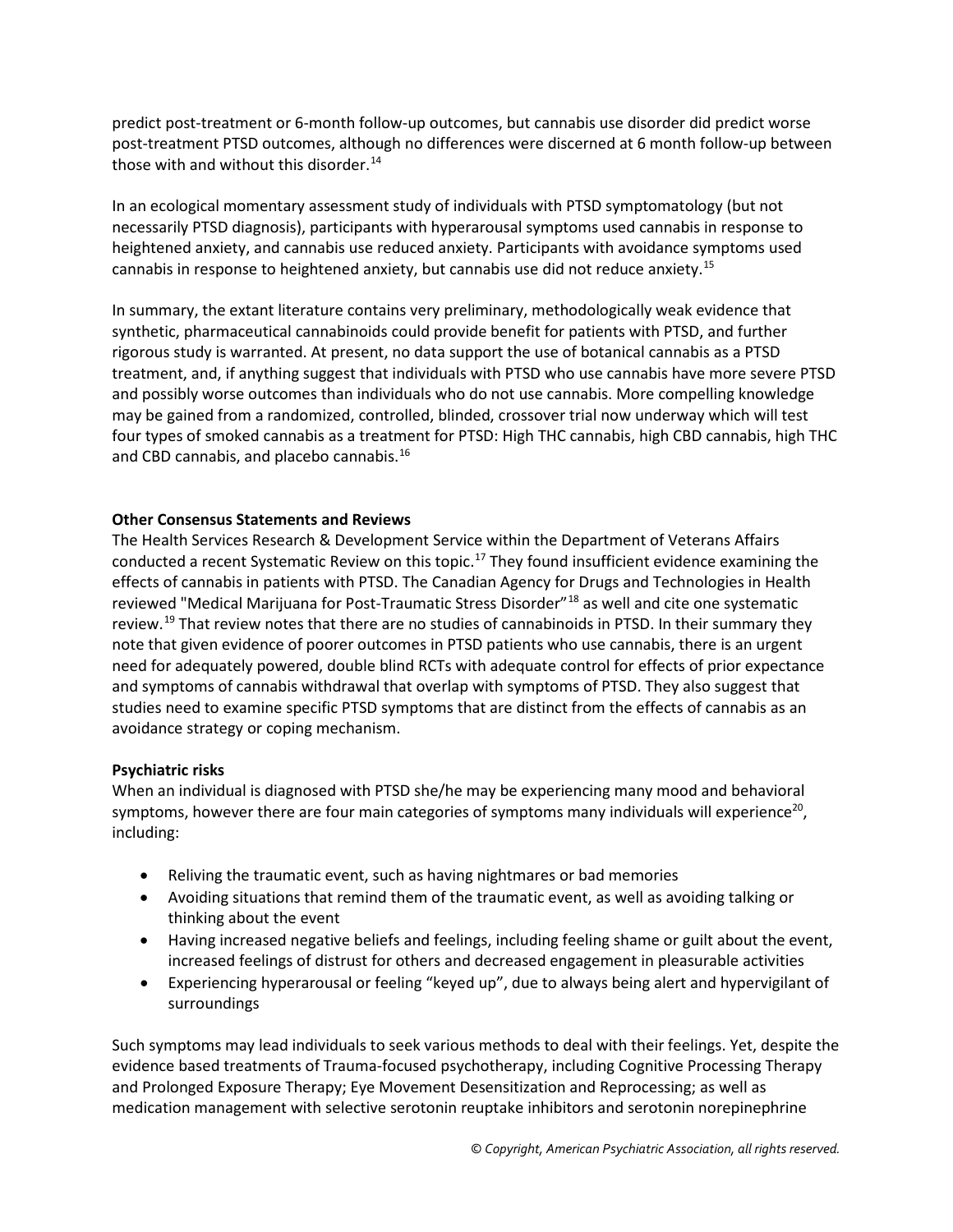reuptake inhibitors, some individuals are using cannabis to deal with their PTSD symptoms.<sup>[20](#page-4-12)</sup> These individuals use cannabis to "self-medicate" the intense and unpleasant symptoms of PTSD, which may be a form of avoidance. However, users may not be aware of the additional risks they are placing themselves in when they use this drug. It is important to note that when individuals engage in cannabis use and have PTSD, the cannabis is not dealing directly with the root cause of their symptoms. Therefore, the traumatic event is not appropriately addressed, rather cannabis becomes the main coping strategy, leading to increased used and more associated psychosocial problems, such as relationship and employment problems.<sup>2,17</sup>. Additionally, because of the PTSD symptoms not being adequately addressed, the potential for other mental and physical health problems in an individual's life may increase with concomitant use of cannabis.

Another key aspect of cannabis use and PTSD deals with withdrawal symptoms. As noted above, an interesting overlap exists between DSM-5 PTSD symptomatology and DSM-5 cannabis withdrawal. For example, both include irritability, sleep disturbance, disturbing dreams, anxiety, and physical symptoms such as tremor or sweating. Thus, while completely speculative, it is conceivable that even brief discontinuation of cannabis use causing cannabis withdrawal in individuals with PTSD may be misinterpreted as exacerbation of PTSD symptoms, resulting in heightened cravings for cannabis.<sup>2,13</sup> Cannabis use may relieve the withdrawal symptoms which the user interprets as a reduction in PTSD symptoms leading the user to feel that cannabis use is helping the PTSD.

#### **Summary**

l

Given the lack of evidence for cannabis use in the treatment of PTSD and the risks associated with continued avoidance and worsening of symptoms, there needs to be more studies conducted prior to instituting changes in practice and policy regarding cannabis in patients with PTSD. The APA does not endorse cannabis for treatment of PTSD.

<span id="page-3-0"></span><sup>&</sup>lt;sup>1</sup> Bowles DW. Persons registered for medical marijuana in the United States. J Palliat Med. 2012;15(1):9-11.

<span id="page-3-1"></span><sup>&</sup>lt;sup>2</sup> Boden MT, Babson KA, Vujanovic AA, Short NA, Bonn-Miller MO. Posttraumatic stress disorder and cannabis use characteristics among military veterans with cannabis dependence. The American journal on addictions / American Academy of Psychiatrists in Alcoholism and Addictions. 2013;22(3):277-284.

<span id="page-3-2"></span><sup>3</sup> Aizpurua-Olaizola O, Omar J, Navarro P, Olivares M, Etxebarria N, Usobiaga A. Identification and quantification of cannabinoids in Cannabis sativa L. plants by high performance liquid chromatography-mass spectrometry. Analytical & Bioanalytical Chemistry [serial online]. November 22, 2014;406(29):7549-7560. Available from: Academic Search Premier, Ipswich, MA. Accessed August 17, 2018.

<span id="page-3-3"></span><sup>4</sup> Meacham MC, Paul MJ, Ramo DE. Understanding emerging forms of cannabis use through an online cannabis community: An analysis of relative post volume and subjective highness ratings. Drug and Alcohol Dependence. 2018;188:364-369.

<span id="page-3-4"></span><sup>&</sup>lt;sup>5</sup> Smart R, Caulkins JP, Kilmer B, Davenport S, Midgette G. Variation in cannabis potency and prices in a newly legal market: evidence from 30 million cannabis sales in Washington state. Addiction. 2017;112(12):2167-2177. doi:10.1111/add.13886.

<span id="page-3-5"></span><sup>6</sup> Newmeyer et al., 2017. Newmeyer M.N., Swortwood M.J., Abulseoud O.A., and Huestis M.A.: Subjective and physiological effects, and expired carbon monoxide concentrations in frequent and occasional cannabis smokers following smoked, vaporized, and oral cannabis administration. Drug Alcohol Depend. 2017; 175: pp. 67-76

<span id="page-3-6"></span> $7$  Kevorkian S, Bonn-Miller MO, Belendiuk K, Carney DM, Roberson-Nay R, Berenz EC. Associations among trauma, posttraumatic stress disorder, cannabis use, and cannabis use disorder in a nationally representative epidemiologic sample. Psychology of Addictive Behaviors. 2015;29(3):633-638.